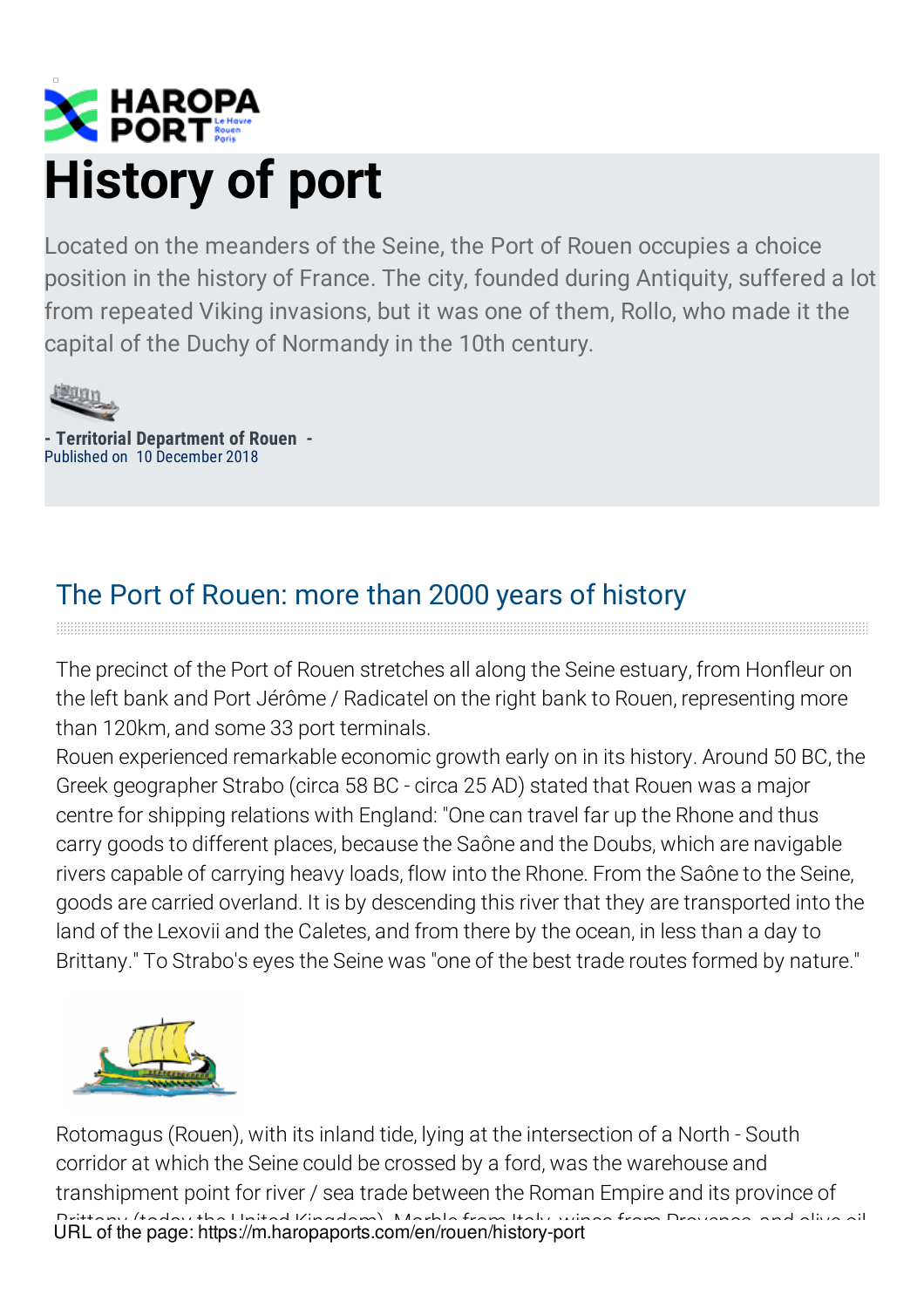Brittany (today the United Kingdom). Marble from Italy, wines from Provence, and olive oil from Spain were loaded in Rouen. The ships returned with tin, lead, and pottery. Later, in 840, when Charles the Bald visited Rouen there were 28 ships in the harbour! As a sign of this growth, a vessel was stamped on the coins minted in Rouen. But that period ended when the Vikings sailed up the Seine to Rouen and reduced the town to ashes (841-842).

Thereafter the river became a source of prosperity again: Rollo (911) and the Plantagenets created warehouses in Rouen for cargo from the Baltic and the Mediterranean; the Seine once again became a vital trade link with England. From then on, the Port and city saw their destinies flourish: from the reign of



William the Conqueror, Rouen became for the next three centuries the capital of the Dukes of Normandy and had its own port in London, "Dunegate", where the wines of Burgundy and Ile-de-France were delivered. The oldest arsenal of the kingdom of France was established in Rouen by Philip the Fair in 1294: the "King's Galleys". Located approximately at the location of the administrative centre on the left bank today, it operated until 1532.From the late Middle Ages, the port of Rouen also developed direct maritime trade with Italy, the main cargo transported being alum (a product used to fix dyes, particularly important in a city with a large textile industry).



Long coveted and dominated by the English, the port came under French control again in 1444 and grew due to the silting of Harfleur. It was from Honfleur that navigators set sail for Brazil, Madeira, Newfoundland, and Canada. Samuel de Champlain (1567-1635) set sail from Honfleur to found the city of Quebec in 1608. Other explorers set sail from Honfleur to create trade counters in Java and Sumatra. Today, the inland port is reserved for fishing vessels, sailboats and yachts. Shipping now takes place on the quays on the river Seine located downstream from the majestic Normandy Bridge 'Pont de Normandie'. In the middle of the 17th century, traders in Rouen exported textiles to America via Cadiz. The goods went through the "Halle aux Toiles" or cloth market.

In the 18th century, the Port of Rouen found it difficult to berth ships whose drafts had increased. It is for this reason that the adoption of the <sup>1846</sup> law was decisive for the Port URL of the page: https://m.haropaports.com/en/rouen/history-port

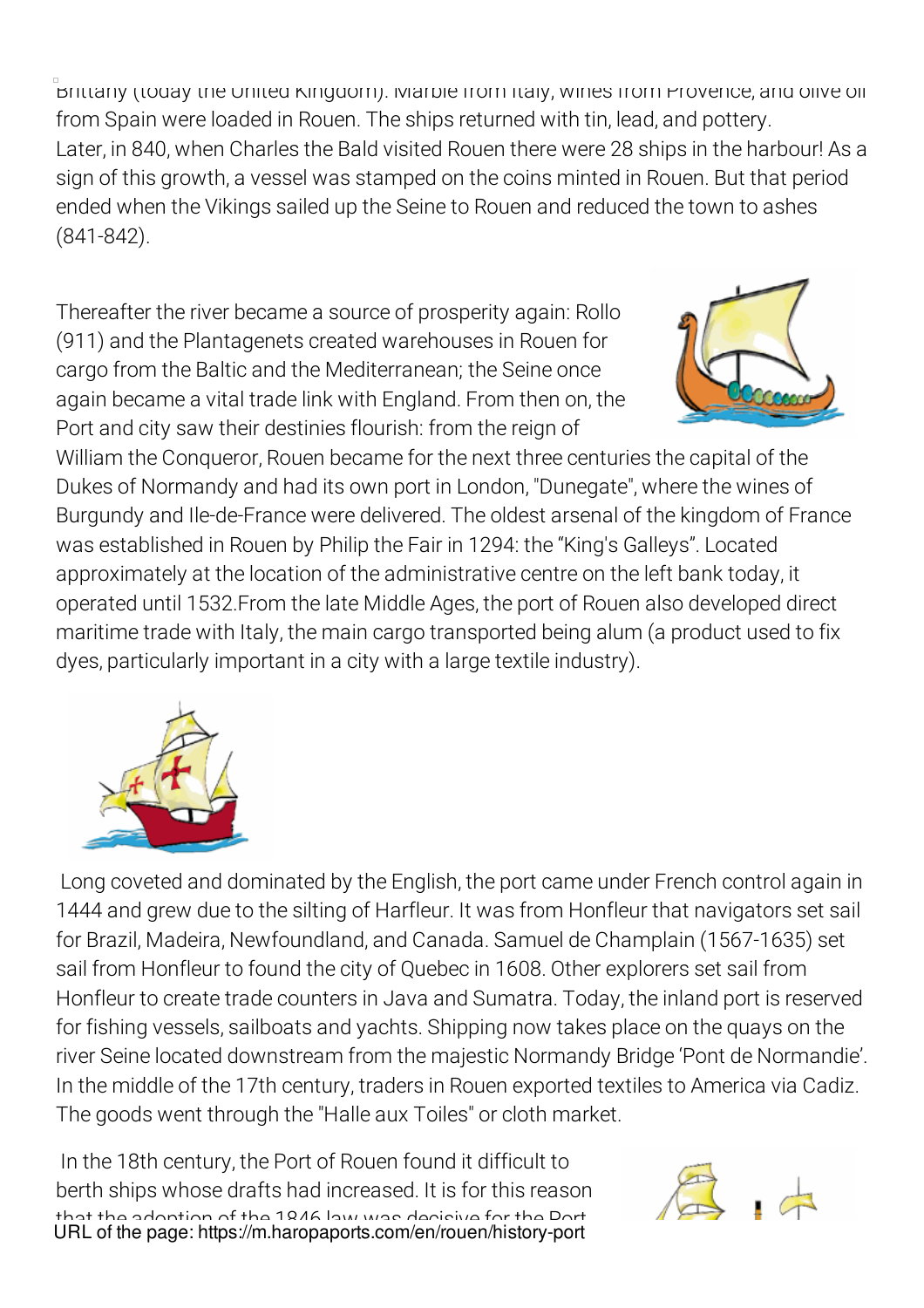a<br>that the adoption of the 1840 law was decisive for the Port of Rouen: thanks to the interventions of Lamartine, François Arago and Victor Hugo, work was undertaken in the channel and the Seine estuary which is behind Rouen's capacity to



berth major seagoing vessels today. A direct consequence of the development in the port's berthing capacity was the increase in trade.

On 28 May 1861, Emperor Napoleon III disembarked from the ship L'Eclair in the municipality of Notre-Dame-de-Gravenchon, at a place called the "Prairies du Mesnil". He visited the work undertaken since 1848 on the Seine to reduce the sandbanks caused by the meanders of the Seine and improve navigation, highly penalized by very shallow depths available. He gave the port to be built on this site the name of his uncle, Jerome, former King of Westphalia, brother of Napoleon I, who had died the previous year. The bronze terminal commemorating the event was restored and moved in 2002 to be further enhanced, to mark the 40th anniversary of the establishment of the Industrial Joint Authority of Port-Jérôme.

During the First World War, traffic sharply increased. It was driven in particular by the growth in English coal imports: from 5 Mt in 1913, they rose to 9 Mt in 1916. The Port of Rouen and its city provided a vast, powerful rear base for the Allies in particular for the front on the Somme, before rapidly expanding after the War to become the leading French port, a place it kept until the 1930s.



The reconstruction of Rouen included a virtually brand-new port, well suited to the traffic that had to be handled. However, in spatial terms, almost all of the port's facilities were moved downstream. The development of the left bank went hand in hand with the growth of local industry. The pre-war links (especially with the British Isles, the Scandinavian countries and North Africa) quickly returned to their previous level before exceeding them. In this special period of reconstruction, the citizens of Rouen showed a spirit of conquest served by remarkable commercial acumen which led them to berth regular lines from new geographical areas such as the West Coast of Africa and the Indian Ocean, as well as South America and the USA. Although it was no longer the largest French port, the Port of Rouen continued to grow.

Significant progress was made with the development of the new channel in the estuary which opened in 1960 and has always been scrupulously maintained by specialists in the Port of Rouen. The structure of traffic radically changed: in 1968, under the pressure URL of the page: https://m.haropaports.com/en/rouen/history-port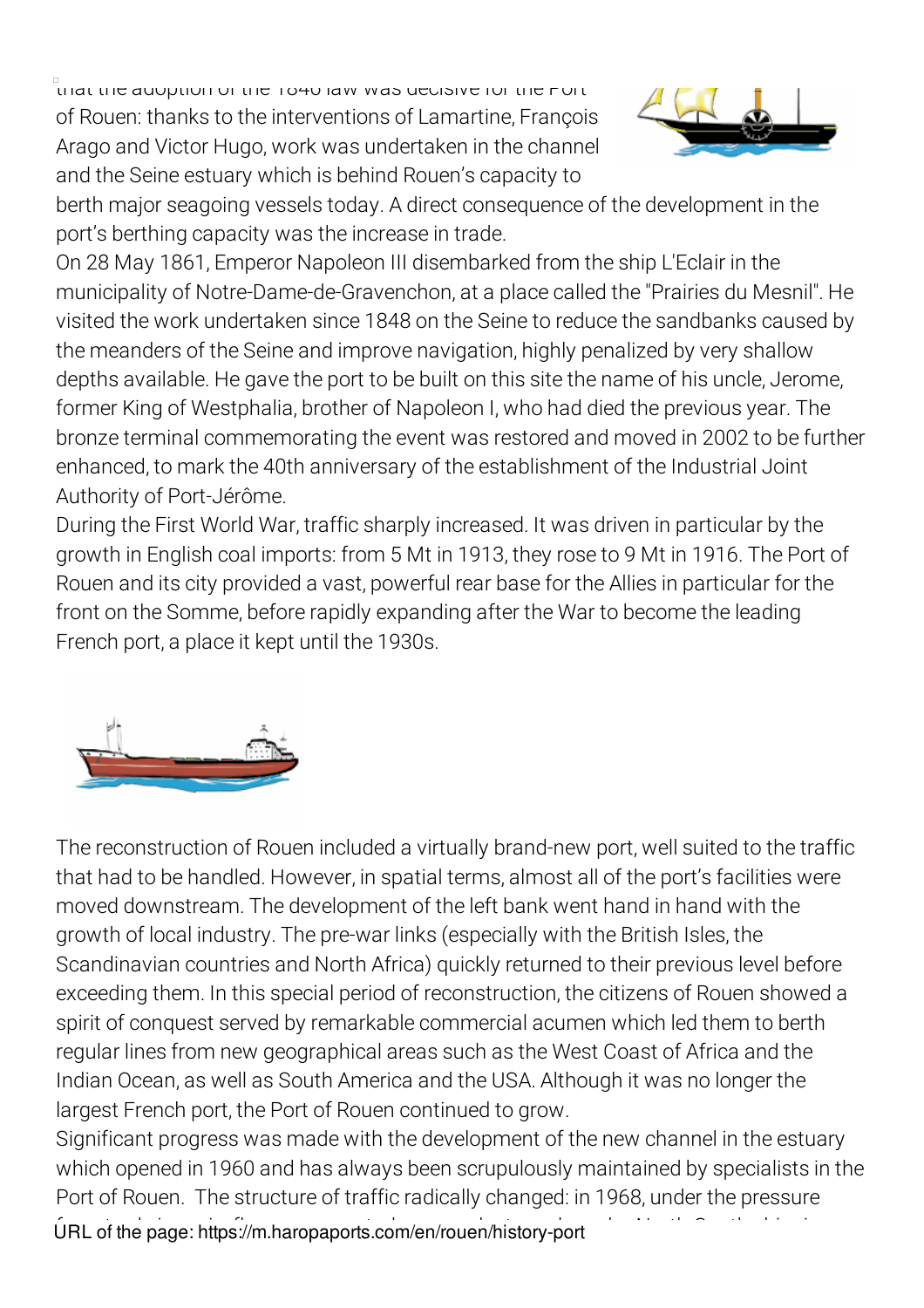from trade in grain, flour, sugar, petroleum products and regular North-South shipping lines, exports predominated traffic for the 1st time, a constant feature of the port ever since 1981.

Application of the Autonomy Statute (1966) established the port of Rouen as one of the major French ports to play a national role. Agricultural production was encouraged by the Common Agricultural Policy, support was given to exports,



enabling the Port of Rouen to make a real leap forward, and has been positioned as the front-ranking European port for grain exports ever since. More than four decades later, despite the vast expansion of the European Community, Rouen still occupies that position as leading export port for grain.

The decade 1990-2000 brought profound changes. On the one hand, the reform of the Common Agricultural Policy (1992), with the ensuing grain shock it caused in the Port of Rouen from 1994 to 1996, ended a long period of growth for grain exports. On the other, the national goods handling reform in 1992, made essential by the technical developments in goods handling and the disappearance of overland borders within the European Union, and its efficient implementation at the local level, restored Rouen's reliability and competitiveness. The advantages of the port could once again be used to their full advantage: industrial and operators were attracted, massive investments were made, supply chains developed: the Port of Rouen could offer a new deal.

The law passed on 24 June 2008 by the French National Assembly established major seaports (- Grands Ports Maritimes - state public establishments like the autonomous port authorities), including that of Rouen.



In 2012, the HAROPA economic interest group was created (short for HAvre-ROuen-PAris, or Harbours of Paris), combining the Grands Ports Maritimes of Le Havre and Rouen, and the Paris autonomous port authority. HAROPA is alternately chaired by the three CEOs of the corporations. In 2012, the first president of the EIG was Philippe Deiss, Executive Director of the Port of Rouen, also the location for the headquarters of HAROPA.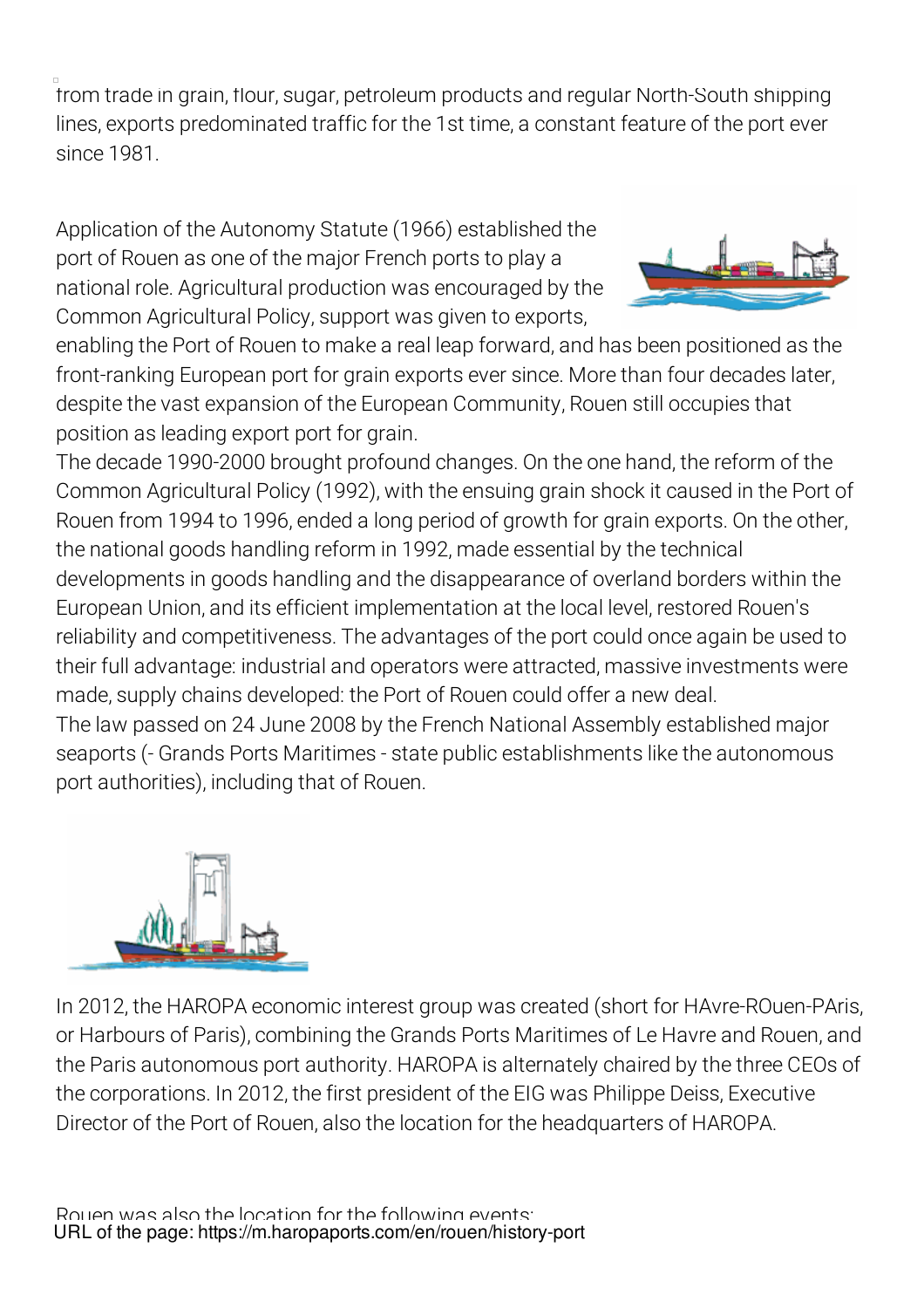$\frac{1}{2}$ rouen was also the location for the following events:

**1787**: The Sally, the first American ship calls at Rouen to offload whale oil from Nantucket

• **1789**: The American Robert Fulton designs, manufactures and secretly experiments in Rouen the Nautilus, the first submarine in history

- **1816**: The Elise is the first steamship to call at the Port of Rouen
- **1821**: Steamboats start to commute on the Seine: it cost 10 francs at that time for a 1st class ticket for the 9-hour trip from Rouen to Le Havre
- **1833**: The obelisk from Luxor now in the Place de la Concorde passes through Rouen
- **1840**: Napoleon's ashes from St. Helena pass through Rouen
- **1855**: The Statue of Liberty is loaded in Rouen, bound for New York on the frigate Isère
- **1876**: The Frigorifique, a ship owned by Charles Tellier, leaves Rouen for the first Transatlantic crossing by refrigerated transport ever made
- **1892**: Navigation by night begins in the estuary after installing the required beacons
- **1899**: The first ferry bridge in France 50 m above the ground is built in Rouen
- **1918**: With traffic of more than 10 Mt, Rouen is the leading port of France
- **1960**: Construction of a new fairway
- **1966**: Application in the Port of Rouen of its status as an autonomous port authority
- **1966**: The first 20-foot containers (TEU) are offloaded onto the docks in Rouen and port call by the first ship over 200 meters long (Agios Vlasios V, 33,000 deadweight tonnes)
- **1969**: William the Conqueror Bridge marks the upstream limit for sea-going vessels
- **1972**: Port call of the first full container ship, the Anita (133 TEU) on the West Coast of Africa line, and the first ship of 50,000 deadweight tonnes (the Anna Bibolini)
- **1981**: First port call by a vessel of 100,000 tonnes (the Jag Laadki)
- **1985**: the Cetra Corona breaks the record for ship length (280 meters,139,000 dwt)
- **1989**: The Sails of Liberty, the first event for tall ships at the heart of the city, starts the series of Rouen Armadas
- **2000**: First port call by a vessel of 150,000 tonnes (the China Act)
- **2012**:The bulk carrier Densa Shark (292 meters long) set a new length record for ships berthing in the port of Rouen, at Grand-Couronne.

# **Commissioning of facilities or industries:**

# **Silos :**

- **1958**: Simarex (first silo for grain exports in Rouen)
- **1961**: SPR / UCASPOR on the Elie peninsula (combined to form Senalia in 2002)
- **1968**: Soufflet
- **1971**: MRM (now Senalia)
- **1974**: Lévy

URL of the page: https://m.haropaports.com/en/rouen/history-port